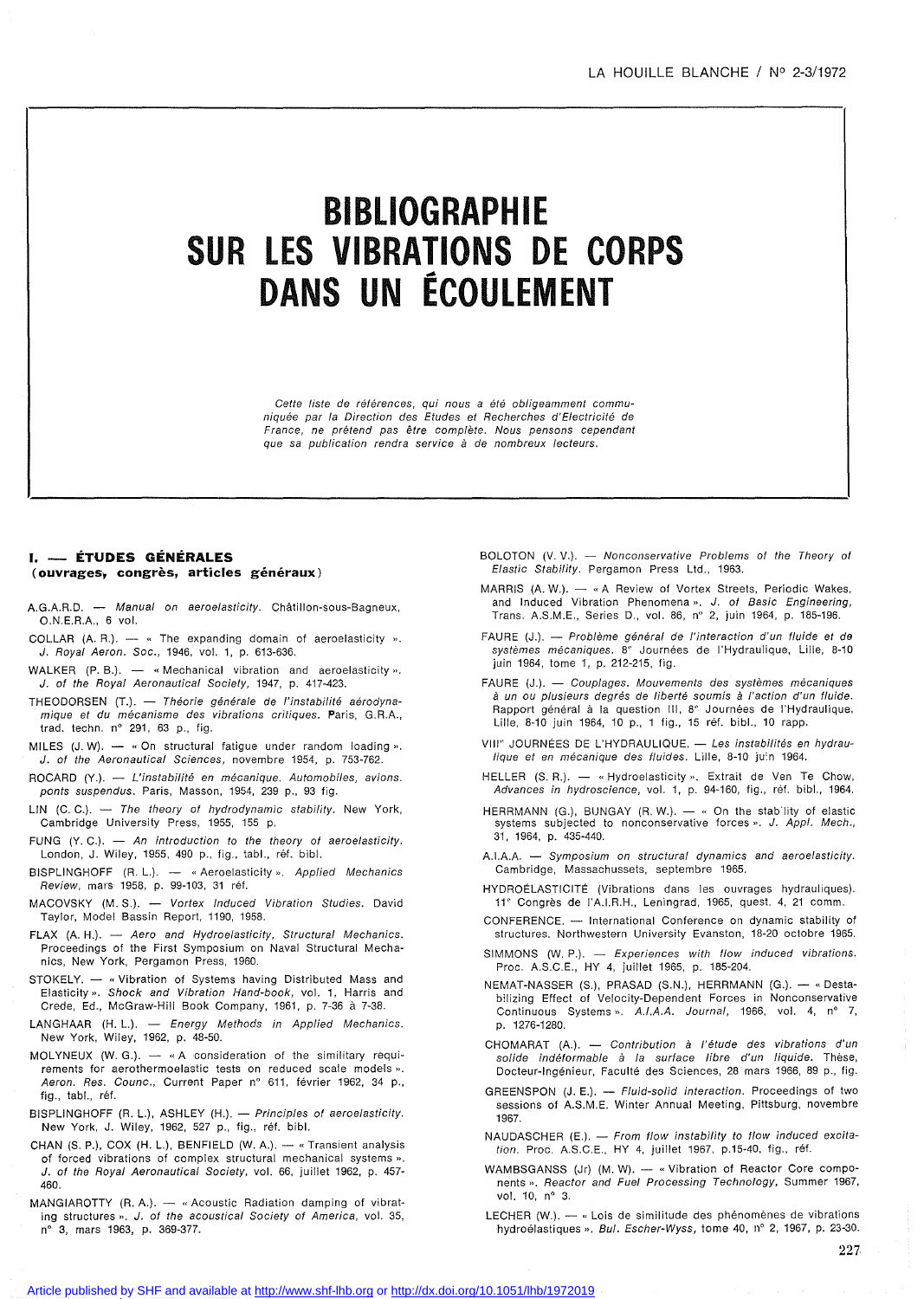## **DOCUMENTATION**

- SHEU (C. Y.), PRAGER (W).  $-$  « Recent developments in optimal structural design». Appl. Mech. Rev., nº 21, 1968, p. 685-992.
- PROGRAMME d'études d'aéroélasticité. Etudes générales et d'application. Note HF 034/69/003. GMe/MW/610.
- CRANDALL (S. H.). Dynamics of Mechanical and Electromechanical Systems. New York, McGraw-Hill, 1968, p. 390-395.
- HADDLE (G. P.), SKUDRZYK (E. J.).  $-$  «The physics of flow noise ». The  $J.$  of the acoustical Society of America, vol. 46, n" 1, part 2, juillet 1969, p. 131-157.
- ASHLEY (H.). « Aeroelasticity ». Appl. Mech. Rev., février 1970, p. 119-129, 125 réf. bibl.
- A.I.R.H. Forces hydrodynamiques en régime non stationnaire. 14" Congrès, Paris, 30 août-3 septembre 1971, 38 comm.

## **Il. - VIBRATION DES FAISCEAUX DE TUBE SOUS L'INFLUENCE D'UN ÉCOULEMENT EXTERNE**

- PIERSON (O. L.).  $-$  « Experimental Investigation of the Influence of Tube arrangement on Convection Heat Transfer and Flow Resistance in Cross Flow of Gases over Tube Banks». Trans. AS.M.E., vol. 59, 1937, p. 563-572.
- HUGE (E. C.).  $-$  « Experimental Investigation of Effects of Equipment Size on Convection Heat Transfer and Flow Resistance in Cross Flow of Gases Over Tube Banks». Trans. A.S.M.E., vol. 59, 1937, p. 573-581.
- GRIMISON (E. D.). « Correlation and Utilization of New Data on Flow Resistance and Heat Transfer for Cross Flow of Gases Over Tube Banks ». Trans. A.S.M.E., vol. 59, 1937, p. 583-594.
- WALLIS (R. P.). « Photographic Study of Fluid Flow between Banks of Tubes». Engineering, October 1939.
- SPIVACK  $(H. M.)$ .  $-$  « Vortex frequency and flow patterm in the wake of two parallel cylinders at varied spacing normal to an air stream ». J. of the Aeronautical Sciences, juin 1946, p. 289-301.
- STROMQUIST (W. K.), SISMAN (O.).  $-$  «High Flux reactor fuel assemblies vibration and water flow». O.R.N.L., 50, mai 1948.
- $BAIRD$   $(R. C.).$  « Pulsation-induced vibration in utility steam generation units. Combustion, avril 1954, p. 38-44.
- GROTZ  $(B. J.),$  ARNOLD  $(F. R.).$  « Flow induced-vibrations in heat exchangers ». Technical Report, nº 31, Department of Mech. Engin., Stanford University, août 1956.
- LEVY (S.), POLOMIK (E. E.), SWAN (C. L.), McKINNEY (A. W.).  $-$ Eccentric rod burnout at 1000 psia with net steam generation. GEAP, 3148, avril 1959.
- PUTNAM  $(A, A)$ .  $-$  « Flow induced noise in heat exchangers ». Transactions of the A.S.M.E., J. of Engin. for Power, October 1959, p. 417-422.
- GODMAN (P. R.), STEIN (S.).  $-$  « Elimination of noise in the heat exchanger of a supersonic wind tunnel». A.S.M.E., Paper 59, A-232.
- DUMPLETON (O. W.).  $-$  « Interim Report on Experiments with Gas-Excited Vibrations of Boiler Tubes». E.D. Report. 4.EC/1, Babcock and Wilcox ltd., London, England, 1959.
- KEANE (J. A.).  $-$  « Forced Vibration of a Cantilever Tube in Air and Water, Bettis Tech., Review, Reactor Tech. ». USAEC Report WAPD-BT-18, April 1960, Westinghouse Electric Corporation, Bettis Atomic Power, p. 75-84.
- HAUGE (O. M.), GIBSON (G. W.). « Heat Exchanger Tube Failures in the E.T.R. ». U.S.A.E.C. Report, IDO-16724, Idaho Operations Office, December 8, 1961.
- SEBALD (J. F.), NOBLES (W. D.). Control of Tube Vibration in Steam Surface Condensers. Proceedings of the Amerlcan Power Conference, vol. 24, 1962.
- LIVESEY (J. L.), DYE (R. C. F). «Vortex excited vibration of heat exchanger tube row». J. Mech. Engin. Science, 1962, vol. 4, n° 4, p. 349-352.
- BRAUER (H.). Investigations in Cross Flow Heat Exchangers with Various Tube Shapes. Mitt. dei V.G.B., August 1961.
- HILL (R. S.), ARMSTRONG (C.). Aerodynamic sound in tube banks, Proc. Physical Society, janvier 1962, p. 225-227.
- DURANO (R. E.). « Operating Experience with H.N.P.F. Intermediate Heat Exchangers ». Published in U.S.A.E.C. Document San-8002, 1964, p. 48-77.
- PUTNAM  $(A. A.)$ .  $-$  « Flow-Induced noise and vibration in Heat Exchangers ». A.S.M.E. Paper, nº 64, WA/HT-21, 1964.
- COHAN (L. J.), DEANE (W. J.). « Elimination of destructive vibrations in large, gas and oil-fired utility units». Combustion. n° 4, octobre 1964, p. 26-32, 7 fig., 1 tabl. Trans A.S.M.E., J. of Engineering for Power, April 1965, p. 223-225.
- CHEN (Y. N.). Vibrations des colonnes de gaz dans les faisceaux tubulaires d'échangeurs de chaleur, créées par les fourbillons alternés de Bénard-Karman. Communication n° 111/3 aux 8' Journées de l'Hydraulique, Lille, 8-10 juin 1964, vol. 1, p. 238-246, 54 réf. bibl.
- COHAN (L. J.), DEANE (W. J.).  $-$  « Elimination of destructive vibrations ». Combustion, octobre 1964, p. 26-32.
- SMITH (J. O.). Mc CARTHY (J. H.), BOELTER (W. A.). BREN-NAN  $(J. H.)$ .  $-$  « Sodium flow induced vibration in steam generator tubes ». A.S.M.E. Publication, Paper nº 64, WA/PWR-4.
- OWEN (P. R.).  $-$  « Buffeting excitation of boiler tube vibration ». J. Mech. Engin. Sei., 1965, vol. 7, n° 4, p. 431-439.
- MABEY (D. G.).  $-$  « Aerodynamically induced vibration in coolers ». J. of the Royal Aeronautical Society, décembre 1965, vol. 69, p. 876-877.
- DEONE (W. J.), COHAN (L. J.).  $-$  « Baffle Plates Cure Boiler Vibrations ». Power, February, 1966.
- ROBERTS (B. W.). « Low Frequency, Aeroelastic Vibrations in a Cascade of Circular Cylinders ». Mech. Engng. Sci. Monograph, n" 4, September 1966.
- STALLABRASS (J. R.). Aerodynamic noise in heat exchangers. Low Temperature Laboratory, D.M.E./N.A.E., 1966.
- $DYE$  (R.C.F.).  $-$  Flow-induced Vibration and Noise with Particular Reference to Heat Exchanger Tube Systems. Paper nº 17, Proceedings, Thermodynamics and Fluid Mechanics Convention, liverpool 1966, Institution of Mechanical Engineers, London, 1966.
- COOK (K. V.), McCLUNG (R. W.). An Ultra-sonic Technique for Evaluation of Heat Exchanger Brazed Joints. February 1966, Materials Evaluation, vol. 24, n" 2.
- WAMBSGANSS Jr (M. W.). Flow-Induced Vibration in Reactor Internals, Power Reactor Technology and Reactor Fuel Processing, vol. 10, n" 1, Winter, 1966-1967.
- BAKER (R. J.). « Literature Survey and Design of Experiment of Flow-Induced Vibrations in Tube Banks». Research Center Report 4532, 1966, The Babcock and Wilcox Company.
- CHEN  $(Y. N.)$ . « Frequency of the Karman vortex streets in tube banks ». J. of the Royal Aeronautical Society, mars 1967, vol. 71, p. 211-214.
- DERBYSHIRE (J. F.), STEAD (R.). Vibration problems in nuclear power plant. Symposium « High pressure gas as a heat transport medium ». Londres 9-10 mars 1967, Paper 17, p. 143-150, publié par Institution of Mechanical Engineers.
- FRAAS (A. P.).  $-$  «Tube vibration in H.F.I.R. Heat Exchangers ». U.S.AE.C. Report, O.R.N.L. TM-2467, March 1967.
- GREGORIG (G.), ANDRITZBY (H. K. M.), KÖNIG (A.). «A Criterion for Vibration in Transverse Flow Over a Tube ». Chem. Ingr. Tech., Part 1-39 (15) : 894-900, 1967; Part 2-40 (9/10) : 483-488, 1968; Part 3-40 (13) : 645-650, 1968.
- CHEN  $(Y, N)$ .  $-$  « Flow-induced vibration and noise in tube bank heat exchangers due to von Karman streets». Transactions of the A.S.M.E., J. of Engineering for Industry. février 1968, p. 134- 146, 41 réf. bibl.
- WALKER (W. M.), REISING (G. F. S.).  $-$  « Flow-induced vibrations in cross-flow heat exchangers ». Chemical and Process Engineering, n° 11, novembre 1968, vol. 49, p. 95-103, 16 fig., 4 tabl., 34 réf. bibl.
- KEDL (R. J.), Mc GLOTHLAN (C. K.). « Tube vibration in M.S.R.E. Primary heat exchanger». U.S.A.E.C. Report, O.R.N.L. TM-2098, January 1968.
- BORGES (A. R. J.).  $-$  « Vortex shedding frequencies of the flow through two row banks of tubes ». J. Mech. Engrg. Sci., 11, 5, 1969, p. 498-502.
- O.R.N.L. Intra-Laboratory Memorandum from J. R. McGuffey to R. V. McCord, subject: « Metallurgical Analysis of Failed Heat Exchanger Tube in Cell 113 of the H.F.I.T. Reactor, December 23, 1968.
- LENTZ  $(G. J.)$ . Flow-induced vibration of heat exchanger tubes near the Shell-side Inlet and Exit Nozzles. Eleventh National heat transfer conference, A.I.C.H.E.-A.S.M.E., A.I.C.H.E. Preprint 20, August 1969.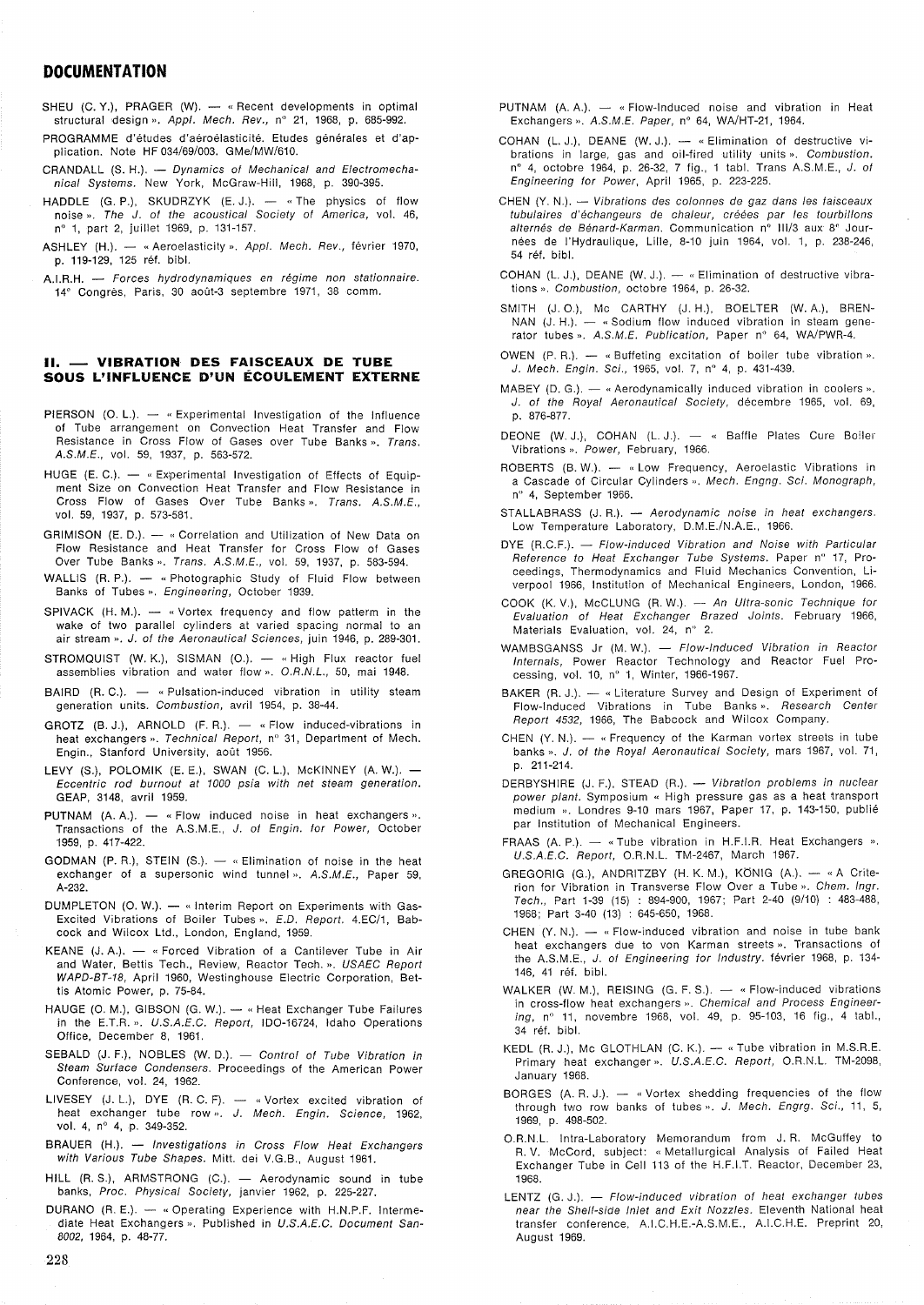- Fast Flux Test Facility Intermediate Heat Exchanger Exploratory Design Studies. Final report B.A.W.-D.B.R.-571-2, The Babcock and Wilcox Company, October 1969.
- WAMBSGANSS  $(M, W)$ .  $-$  « Evaluation of potential tube vibration in E.B.R.-II Steam Superheaters and Evaporators at Full Power». U.S.A.E.C. Report, A.N.L.-7600, Argonne National Laboratory, November 1969.
- NELMS (H. A.), SEGASER (C. L.). « Survey of Nuclear Reactor System Primary Circuit Heat Exchangers » Report O.R.N.L.-4399, Oak Ridge National Laboratory, April 1969.
- THOMPSON (H. A.).  $-$  « Fatigue failures induced in heat exchanger tubes by vortex shedding ». A.S.M.E. Paper, nº 69, pet-6, June 1969.
- WERLE (H.). Visualisation hydrodynamique de l'écoulement autour d'un faisceau tubulaire. O.N.E.R.A., Note technique n° 5/1224 AN, août 1970.
- GILKEY (C. H.), RUBIN (A. N.). Recent experience with vibration problems associated with fossil tuel steam generating equipment. American Power Conference, 21-23 avril 1970.
- L.M.F.B.R. Intermediate Heat Exchanger Research and Development. Program Definition Phase Final Report, B.A.W.-4006-2, vol. Il, The Babcock and Wilcox Company, February 1970.
- A.S.M.E.  $-$  « Flow-induced vibration in heat exchangers ». A.S.M.E. winter Annual Meeting, nº 4 ,décembre 1970, 12 communications.

#### **III. - VIBRATIONS DE BARREAUX**

- $CASTEX$  (L.). Etude de la vibration des barreaux de grille sous l'influence des tourbillons alternés. 7' Congrès de l'A.I.R.H., Lisbonne, C 21, juillet 1957, 14 p., 8 fig.
- BURGREEN (D.).  $-$  « Effect of end fixity on the vibration of rods ». Proc. of the A.S.C.E., EM 4, Paper 1791, octobre 1958, 10 p., 5 réf. bibl.
- BURGREEN (D.), BYRNES (J. J.), BENFORADO (D. M.). « Vibration of rods induced by water in parallel flow ». Trans. A.S.M.E.. 80, n° 5, juillet 1958, p. 991-1003, 7 fig., 10 tabl.
- SCHIELDS  $(C. M.) = «$  Fuel rod vibration ». A.E.C Research and Development report, G.E.A.P., 3583, novembre 1960.
- $QUINN$  (E. P.).  $-$  Vibration of fuel rods in parallel flow. G.E.A.P., 4059, juillet 1962, 99 p.
- $QUINN$  (E. P.).  $-$  « Vibration of fuel Rods in Parallel Flow ». United States Energy Commission Report, G.E.A.P., July 1962, General Electric Co. San José, California.
- ROSTROM (K. G.). « Seven-Rod Fuel Element. Vibration Test », Report R 4-341. RPL-726, 1964 Aktiebolaget Atomenergie, Stockholm.
- ROSTROM (K. G.), ANDERSON (N.). -- « Superheater Element for Marviken, Vibration Tests with one rod». Report R-4-328, R.P.L.-725, 1964, Aktiebolaget Atomenergie, Stockholm.
- ROSTROM (K. G.), ANDERSON  $(N.)$ . « Boiler element for Marviken, Vibration Test with one rod ». Report R 4-327, R.P.L.-724, 1964, Aktiebolaget Atomenergie, Stockholm.
- QUINN (E. P.). « Vibration of SEFOR fuel Rods in Parallel<br>Flow ». United States Energy Commission Report, G.E.A.P., 4966, septembre 1965, General Electric Co. San José, California.
- SHEININ (I. S.), SCHULMANN (S. S.).  $-$  On the vibrations of an elastic beam in the fluid. A.I.R.H., 11<sup>e</sup> Congrès Leningrad, 1965, vol. 4 Rapport 4-12.
- LEON (P.). Vibration suivant le second mode d'un barreau cylindrique dans un écoulement perpendiculaire. A.I.R.H., 11' Congrès Leningrad, 1965, Rapport 14-17.
- PAVLICA (R. T.), MARSHALL (R. C.). « An Experimental Study of Fuel Assembly Vibrations Induced by Coolant Flow ». Nuclear Engineering and Design, vol. 4., 1966, p. 54-60.
- WAMBSGANSS Jr (M. W.), BOERS (B. L.). Parallel-Flow-Induced Vibration of a cylindrical Rod. American Society of Mechanical Eng'ineers Publ. 68-W.A./N.E.-15, Presented at Winter Meeting, décembre 1-5, 1968.
- BARAKAT (R.).  $-$  « Transverse vibrations of a moving thin rod ». J. of the acoustical Society of America, vol. 43, n° 3, 1968, p. 533-539.
- CHEHIL (D. S.), HEAPS (H. S.). « Effect of lateral motion on the longitudinal vibration of tapered bars». J. of the Acoustical Society of America. vol. 43, n° 3, 1968, p. 540-544.
- BASILE (D.), FAURE (J.), OHLMER (E.). Experimental Study of the Vibration of Various Fuel Rod Models in Parallel Flow, Nuclear Engineering and Design, vol. 7, 1968, p. 517-534.
- REAVIS (J. R.). Vibration Correlation for Maximum Fuel-Element Displacement in Parallel Turbulent Flow, Nuclear Science and Engineering, vol. 38, 1969, p. 63-69.
- CHEN  $(Y, N)$ .  $-$  « Turbulence-Induced Instability of Fuel Rods in Parallel Flow ». Sulzer Technical Review, 1970, Research Number.

#### **IV. - VIBRATIONS DE TUBES SOUS L'INFLUENCE D'UN ÉCOULEMENT INTERNE**

- BAIRD (R. C.), BECHTOLD (I. C.). « Mechanical vibration of piping induced by gas-pressure pulsations ». Transactions of the AS.M.E., vol. 71, n° 8, novembre 1949, p. 989-995, 6 fig., 10 réf. bibl.
- ASHLEY (H.), HAVILAND (G.).  $-$  « Bending Vibrations of a Pipe Line Containing Flow». Journal of Applied Mechanics, Trans. A.S.M.E., vol. 72, 1950, p. 229-232.
- FEODOS'EV  $(V. 1.)$ .  $-$  « On the vibrations and Stability of the Pipe During the Flow of the Fluid Trough It ». Inzern Sbornik Izd. Akad. Nauk SSSR, vol. 10, 1951.
- HOUSNER  $(G, W)$ .  $\longrightarrow$  « Bending vibrations of a pipeline containing flowing flow ». Journal of Appl. Mechan., 1952, p. 205-208.
- NIORDSON  $(F. I. N.)$ .  $-$  « Vibrations of a Cylindrical Tube Containing Flowing Fluid ». Transactions of the Royal Institute of Technology, Stockholm, Sweden, n° 73, 1953.
- PARMAKIAN (J.). « Vibration of the Grand Coulee pumpdischarge lines ». Trans. A.S.M.E., juillet 1954, p. 783-789, 15 fig.
- LONG (R. H.).  $-$  « Experimental and theoretical study of transverse vibration of a tube containing flowing fluid ». J. Appl. Mech., 22, mars 1955, 1, p. 65-68.
- HALLIDAY (J.). « Boiler Vibration Caused by Combustion Gas Flow ». A.S.M.E., Paper nº 56, A 216.
- KITO (F.). « Vibrations des conduites forcées ». Water Power, octobre 1959, p. 379-385 (trad. S.E.H. 870).
- BENJAMIN (T. B.). « Dynamics of System of Articulated Pipes Conveying Fluid-I Theory ». Proc. of the Royal Society, series A, vol. 261, 1961, p. 457-486.
- BENJAMIN  $(T. B.)$ .  $-$  « Dynamics of a System of Articulated Pipes Conveying Fluid II Experiments ». Proceedings of the Royal Society, series A, vol. 261, 1961, p. 487-499.
- KITO (F.). « Vibration of Penstocks ». Water Power, août 1962, p. 327-328.
- KEEFE (R. T.).  $-$  « Investigation of the fluctuating forces acting on a stationnary circular cylinder in a subsonic stream and of the associated sound fiels ». J. of the acoustical Society of America, vol. 34, n° 11, novembre 1962., p. 1711-1714.
- ROTH (V. W.). « Instabilitat durchstromter Rohre ». Ingenieur-Archiv., vol. 33, nº 4, 1964, p. 236-263.
- COHAN (L. J.), DEANE (W. J.). « Elimination of Destructive Vibrations in Large Gas and Oil Fired Utility Units ». Combustion. octobre 1964, p. 26-32.
- KOVREVSKIJ (A. P.). « Etude expérimentale et théorique des oscillations libres de tubes parcourus par un liquide». Energetika, n° 4, 1964, p. 89-94, Trad. E.D.F.
- KOVREVSKIJ (A. P.). « Etude expérimentale et théorique des oscillations libres de tubes parcourus par un liquide». Energetika, n° 4, 1964, p. 89-94, Tr. 4218.
- TANG  $(S, C)$ .  $-$  « Dynamic response of a tube under moving pressure ». Proc. A.S.C.E., EM 5, octobre 1965, p. 97-122, 13 réf. bibl.
- MOVCHAN  $(A, A)$ .  $-$  « On one problem of stability of a pipe with a fluid flowing trough it ». J. Appl. Math. and Mech., vol. 29, n° 4, 1965, p. 902-904.
- DODDS Jr (H. L.), RUNYAN (H. L.). Effect of high-velocity fluid tlow on the bending vibrations and static divergence of a simply supported pipe, NASA TN D-2870, 1965.
- GREGORY (R. W.), PAIDOUSSIS (M. P.). « Unstable Oscillations of Tubular Cantilevers Conveying Fluid-I Theory ». Proceedings of the Royal Society, Series A, vol. 293, 1966, p. 512-527.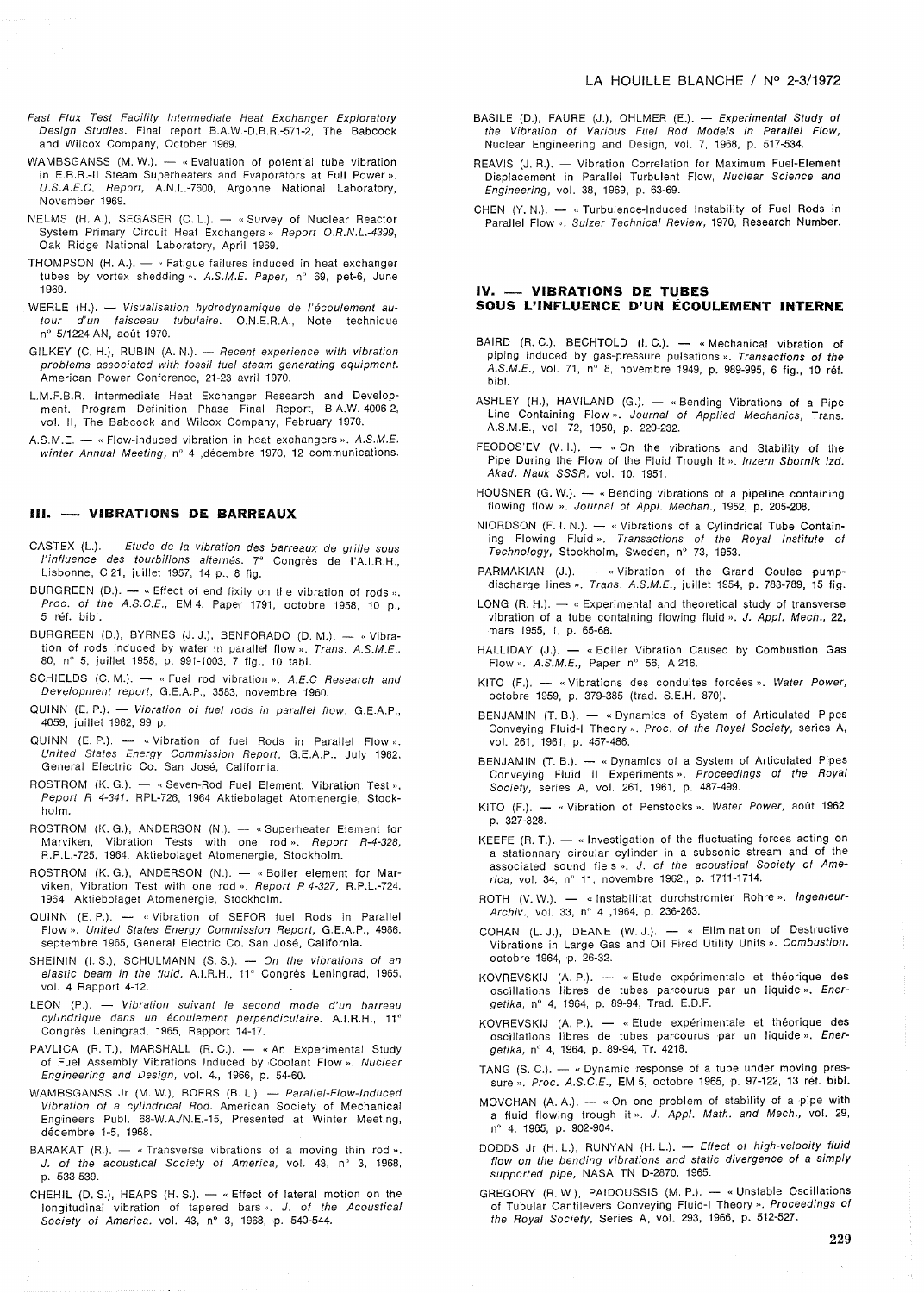# **DOCUMENTATION**

- GREGORY (R. W.), PAIDOUSSIS (M. P.). « Unstable Oscillations of Tubular Cantilevers Conveying Fluid-II Experiments». Proceedings 01 the Royal Society, series A, vol. 293, 1966, p. 528-542.
- ROTHFUS (R. R.), SARTORY (W. K.), KERMODE (R. I.).  $-$  « Flow in concentric annuli at high Reynolds Numbers ». A.I. ch. E.J.. vol. 12, n" 6, novembre 1966, p. 1086-1091.
- STEIN (R. A.). Vibration of Tubes Containing Flowing Fluid. Dissertation presented in partial fulfillment of the requirements for PhD degree, in the Department of Engineering Mechanics, The Ohio State University, décembre 1967.
- UNNY (T. E.), MARTIN (E. L.), DUBEY (R. N.). « Hydroelastic Instability of Uniformly Curved Pipe-Fluid System ». Journal. Appl. Mech., septembre 1970, p. 817-822.

## **V. - VIBRATIONS DES CYLINDRES SOUS L'INFLUENCE D'UN ÉCOULEMENT EXTERNE**

- RELF (E. F.), SIMMONS (L. F. G.). The Frequency of the Eddies Generated by the Motion of Circular Cylinders Through a Fluid. Aeronautical Research Council, n" 917, 1224.
- SPIVACK  $(H. M.)$ .  $-$  « Vortex frequency and flow pattern in the wake of two parallel cylinders at varied spacing normal to an air stream ». Journal of the Aeronautical Sciences, juin 1946, p. 289-301.
- $KOVASNAY. -$  «Hot wire investigation of the wake behind cylinders at low Reynolds numbers ». Proc. Royal Soc. London., A, 198, 1949, p. 174-190.
- GONGWER (C. A.).  $-$  « On singing vanes ». J. Appl. Mech., 1952, p. 432-438.
- JUNGER (M.CM). « Vibrations of elastic shells in a fluid medium and the associated radiation of sound ». J. of Appl. Mech., décembre 1952, p. 439-445.
- ROSHKO (A.). On the development of turbulent wakes from vortex streets. N.A.C.A., Tech. note nº 2913, 1953.
- GERRARD  $(J. H.)$ .  $-$  « Measurements of the sound from circular cylinders in an Air stream ». Proc. Phys. Soc., B 68, 1955, p. 453.
- PRICE (P.). « Suppression of the fluid-induced vibration of circular cylinders». A.S.C.E., EM 3, juillet 1956.
- Mc GREGOR (D. M.).  $-$  «An experimental investigation of the oscillating pressures on a circular cylinder in a fluid stream ». V.T.I.A., Technical note 14, 1957.
- PENZIEN  $(J)$ .  $-$  « Wind-induced vibration of cylindrical structures ». A.S.C.E., EM 1, janvier 1957.
- PRENDERGAST  $(V.) -$  « Measurement of two point correlations of the surface Pressure on a circular cylinder ».  $U.T.I.A., n° 23,$ July 1958.
- GARBER (D. L.).  $-$  « The effect of External sound on the vortex shedding from cylinders ». J. of Aeronaut. Sc., 1958.
- IVANOV (A. N.). « Vibrations des cylindres élastiques dans un courant liquide". Izvestija Akademii Nauk SSSR, Mekhanika i Masinostroenie (U.R.S.S.), n" 5, 1960, p. 113-117, 4 fig., 3 réf. bibl.
- HUMPHREYS (J. S.).  $-$  « On a circular cylinder in a steady wind at transition Reynolds number». J. of Fluid Mech., 9, 603, 1960.
- EL BAROUDI (M.Y.).  $-$  « Measurements of two-point correlations of velocity near a circular cylinder shedding a Karman Vortex Street ». U.T.I.A., nº 31, janvier 1960.
- KEEFE (R. T.).  $-$  « An investigation of the fluctuating forces acting on a stationary circular cylinder in a subsonic stream and of the associated sound field ».  $U.T.I.A..$  report n° 76, 1961.
- GERRARD (J. H.). « An experimental investigation of the oscillating lift and drag of a circular cylinder shedding turbulent vortices ». J. fl. Mech., 11, 244, 1962.
- MIXSON (J. S.), HERR (R. W.).  $-$  « An investigation of the vibration characteristics of pressuriced thin-walled circular cylinders partly filled with liquid ». N.A.S.A., Techn. Report., R-145, 1962, 37 p., fig.
- VICKERY (B. J.), WATKINS (R. D.). « Flow induced vibrations of cylindrical structures». Proc. I.S.T. Australian Conference on Hydraulics and fluid mechanics. 1962.
- LIBRESCU (L.). « Vibrations et stabilité aéro-élastique des structures cylindriques non homogènes placées dans un courant fluide compressible». Revue de Mécanique Appliquée, Acad. R.P.R., 1963, tome VIII, n° 2, p. 251.
- BLOOR (M. S.).  $-$  « Transition to turbulence in the wake of a circular cylinder ». J. of Fluids Mech., 19, 290, 1964.
- MORKOVIN (M. V.). Flow around circular cylinder a kaleidoscope of challenging Fluid Phenomena. Symposium on fully Separated flows, 1964.
- BISHOP, HASSAN. « The lift and drag forces on a circular cylinder oscillating in a flowing fluid ». Proc. Roy. Soc., A 277, 1964.
- COUPRY (G.). Sur les vibrations de respiration des coques minces. Application aux propulseurs à combustible solide. Office National d'Etudes et de Recherches Aérospatiales, Publication n" 110, 1964.
- CASACCI (S.), MEYER (R.). Vibrations libres des coques cylindriques placées dans un écoulement. Leur auto-amplification et leur amortissement. 8" Journées de l'Hydraulique, Lille, 8-10 juin 1964, rapport n" 2, à la question III, 10 p., 3 fig. 3 réf. bibl.
- FRITZLER (G. L.), LAIRD (A. D. K.). Hydroelastic vibrations of circular cylinders. Berkeley, Univ. of California, août 1964, H.P.S. 64-2, 99 p.
- GOODIER (J. N.), Mc IVOR (L. K.).  $-$  « The elastic cylindrical shell under nearly uniform radial impulse ». Tr. A.S.M.E., J. of Applied Mechanics, juin 1964, p. 259-266.
- PAIDOUSSIS (M. P.).  $-$  The amplitude of fluid-induced vibration of cylinders in axial flow. Atomic Energy of Canada, Report 2225, mars 1965, 10 p.
- TOEBES (G. H.).  $-$  « Flow induced structural vibrations ». Proc. A.S.C.E., J. 01 Enging. Mech., EM 6, décembre 1965.
- GONTKEVICH (V. S.). Elastic vibration of shells in a liquid. International Association for Hydraulic Research, 11'h Congress, Leningrad, 1965.
- $HINO (M.). «Hydroelastic random vibration of circular cylinder$ at high Reynolds Number». A.I.R.H., 11<sup>e</sup> Congrès, Leningrad, 1965, rapport, 4-18.
- GERRARD (J. H.). « A disturbance-sensitive Reynolds number range of the flow past a circular cylinder ». J. fl. Mech., 22, 187, 1965.
- WEHRMANN (O. H.).  $-$  « Reduction of Velocity Fluctuations in a Karman Vortex Street by a vibrating cylinder». Phys. Fluids, 8. 760-1, 1965.
- GERRARD (J. H.).  $-$  « The three dimensional structure of the water of a circular cylinder». J. fluid Mech., 25, 143. 1966.
- KOOPMANN  $(G. M.)$ . « The vortex wakes of vibrating cylinders at low Reynolds numbers ». J. fluid Mech., 28, 501, 1966.
- PAIDOUSSIS (M. P.). Vibration of flexible cylinders with supported ends, induced by axial flow. Thermodynamics and Fluid Mechanics Convention, Liverpool, avril 1966, Paper 15.
- GLASS (R. J.). A study of the self-excited vibrations of spring supported cylinders in a steady fluid stream. Univer. of Maryland, 1966, 192 p., fig.
- RAMAMURTHY (A.). Hydroelastic loading of a circular cylinder. Purdue University, 1966, 111 p., fig.
- PAIDOUSSIS (M. P.). « Dynamics of flexible slender cylinders in axial flow ». Part 1, *J. of fluid mechanics.* vol. 26, part. 4, p. 717-736, part. 2, p. 737-751.
- TOEBES (G. H.), RAMAMURTHY (A. S.).  $-$  « Fluid elastic force on circular cylinders ». Proc. of the A.S.C.E., J. of Engineering Mechanics Division, vol. 93, EM 6, décembre 1967, art. 5627.
- SURRY (J.), SURRY (D.).  $-$  «The effect of inclination on the Strouhal number and other wake properties of circular cylinders at subcritical Reynolds numbers ». Institute for aerospace studies. University of Toronto, août 1967, Technical report, n° 116.
- FERGUSON (N.), PARKINSON (G. V.). « Surface and wake flow phenomena of the vortex  $-$  excited oscillation of a circular cylinder ». Trans. A.S.M.E., J. of Engineering for Industry, Paper 67, vibr. 31.
- RAND (R.), DIMAGGIO (F.). « Vibrations of fluid-filled spherical and spheroidal shells ». The J. of the acoustical Society of America, vol. 42, nº 6, 1967, p. 1278-1286.
- NOVAK (M.).  $-$  « A statistical solution of the lateral vibrations of cylindrical structures in air flow». Acta Technica C.S.A.V., 4, 1967.
- BERGLUND (J.W.), KLOSNER (J.M.). «Interaction of a ringreinforced shell and a fluid medium». Transactions of the A.S.M.E., J. 01 Applied Mechanics, vol. 35 E, n° 1, mars 1968, p. 139- 147.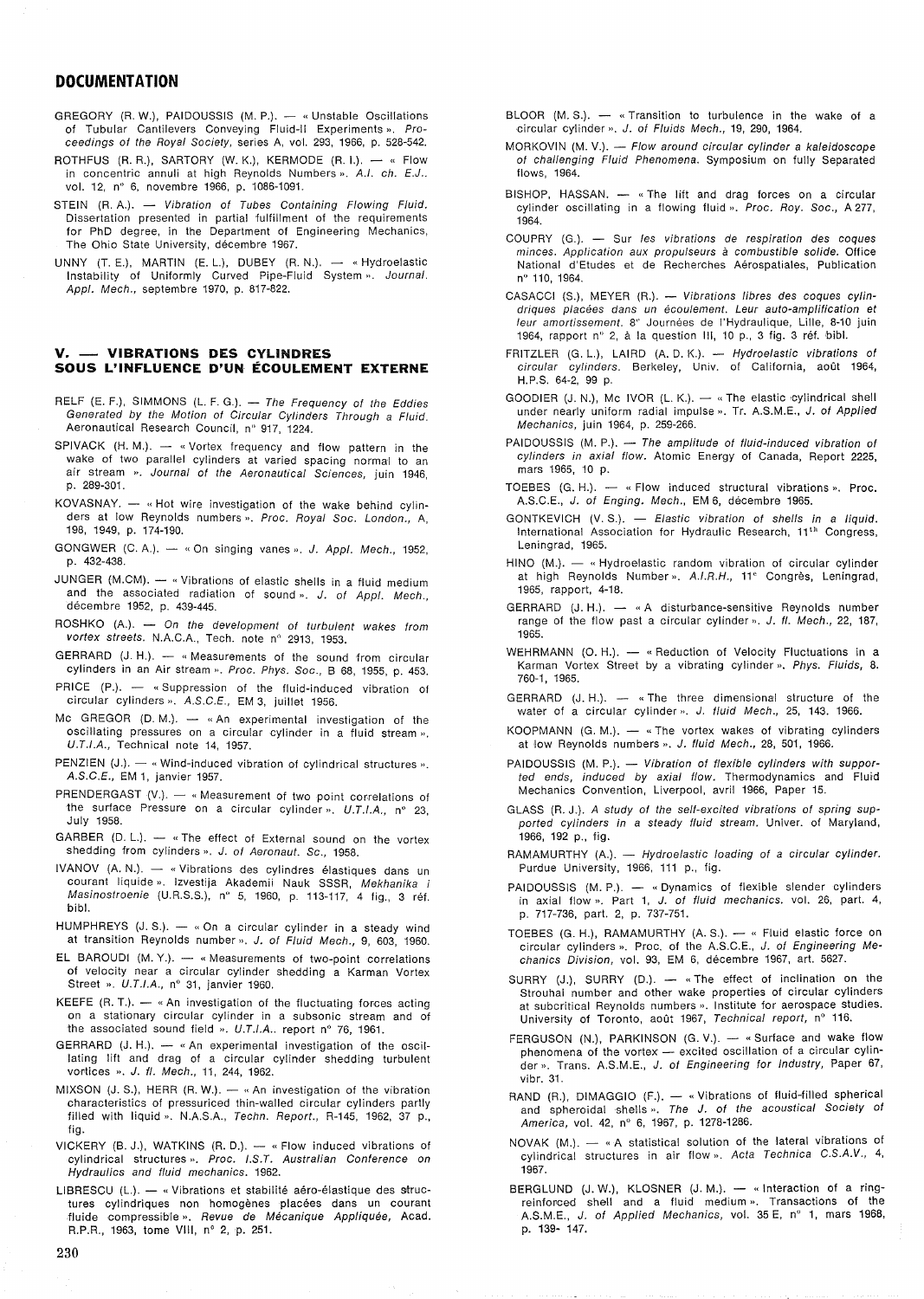- REISMANN (H.), MEDIGE (J.).  $-$  «Forced motion of cylindrical shells ». Proc. A.S.C.E., J. of the Engineering Mechanics Division, EM 5, octobre 1968, Paper 6188.
- REISMANN (H.), PAWLIK (P. S.). « Plane-strain dynamic response of a cylindrical shell  $-$  a comparaison study of three different shell theories ». J. of Applied Mechanics, Tr. A.S.M.E., juin 1968, p. 297-305.
- ROSS Jr. (E. W.).  $-$  « On inextensional vibrations of thin shells ». Tr. AS.M.E., J. of Applied Mechanics, septembre 1968, p. 515- 523.
- THEIN, WAH, HU (W. C. L.). Vibration analysis of stiffened cylinders including inter-ring motion. J. of the acoustical Society of America, vol. 43, n° 5, mai 1968.
- TOEBES (G. H.). Fluid elastic features of flow around cylinders. Purdue University, West Lafayette, U.S.A., Paper 37.
- LYONS (W. C.), RUSSEL (J. E.), HERRMANN (G.).  $-$  « Dynamics of submerged reinforced cylindrical shells ». Proc. of the A.S.C.E., J. of Engineering Mechanics Division, vol. 94, EM 2, avril 1968, art. 5880.
- Mc IVOR  $(L, K)$ , LOVELL  $(E, G)$ .  $-$  « Dynamic Response of finite - length cylindrical shells to nearly uniform radical impulse ». A.E.A.A. J. vol. 6, n° 12, décembre 1968, p. 2346-2351.
- $MULLER (P.). *A note on axisymmetrical filter of circular$ cylindrical shells of finite length ». Inter. J. solids structures, vol. 4, 1968, p. 833-835.
- PROTOS (A.), GOLDSCHMIDT (V.W.), TOEBES (G.H.). « Hydroelastic forces on bluff cylinders ». Trans. A.S.M.E., J. of basic Engineering. septembre 1968, p. 378-386.
- MEI (V.C.), CURRIE (I.G.).  $-$  « Flow separation on a vibrating circular cylinder». The physics of fluids, vol. 12, nº 11, novembre 1969, p. 2248-2254.
- ENGIN  $(A, E)$ .  $\longrightarrow$  «Vibrations of fluid-filled spherical shells ». J. of the acoustical Society of America, vol. 46, n° 1, part. 2, 1969, p. 186-190.
- PAIDOUSSIS (M.P.). « An Experimental Study of Vibration of Flexible Cylinders Induced by Nominally Axial Flow». Nuclear Science and Engineering, vol. 35, 1969, p. 127-138.
- CHUH MEI. « Free vibrations of circular membranes under arbitrary tension by the finite-element method ». J. of the Acoustical Society of America, vol. 46,  $n^{\circ}$  3, part. 2, 1969, p. 693-700.
- MEI, CURRIE.  $-$  « Flow separation on a vibrating cylinder ». Physics of fluids. vol. 12, n° 11, 1969.
- CASACCI (S.). Vibrations amplifiées des coques cylindriques et des coques sphériques baignant dans un fluide en mouvement. Symposium I.U.T.A.M., Paris, 15/4/6.
- BALLOU (Ch. L.).  $-$  « Investigation of the wake behind a cylinder at coincidence of a natural frequency of vibration of the cylinder and the vortex shedding frequency». Technical Report, nº 7, 6028-2, Oepartment of Mechanical Engineering, Massachusetts Institute of technology, Cambridge, 02139.
- TOEBES (G. H.).  $-$  « Fluid elastic features of flow around cylinders ». Purdue University, West Lafayette, U.S.A., Paper 37.
- KNUDSON (S.A.), SMITH  $(G. M.) \kappa$  Circular cylinder vibration of support excited in coaxial flow ». Proc. A.S.C.E., EM 6, décembre 1970, p. 1039-1060, fig., 9 réf. bibl.
- BOULOT (F.), WARLUZEL (A.). Amortissement des vibrations propres d'une coque cylindrique immergée et libre à ses deux extrémités. Influence du confinement du fluide par une coque axiale. AI.R.H., 14" Congrès, Paris, septembre 1971, B 34.
- BOULOT (F.), WARLUZEL (A.). A propos d'une méthode utilisant une formulation intégrale du problème des vibrations propres de coques en présence d'un fluide incompressible. A.I.R.H., 14" Congrès, Paris, septembre 1971.
- BOULOT (F.), WARLUZEL (A.). Vibrations propres de coques cylindriques en présence de fluide. A.I.R.H., 14" Congrès, Paris, septembre 1971.

# **VI. - VIBRATIONS DES PLAQUES SOUS L'INFLUENCE D'UN ÉCOULEMENT EXTERNE**

- RAYLEIGH (Lord O.M.).  $-$  «On the vibrations of a rectangular sheet of rotating liquid ». Philos. Magazine, janvier-juin 1903, p. 297-301.
- PETERS  $(K)$ . Flatterschwingungen von Fahnen (vibrations de fanions dans un fluide) ». Mitt. des Hydraulischen Instituts der Technischen Hochschule München, n° 10, München und Berlin, 1940, Verlag von R. Oldenbourg, p. 56-71, 51 fig.
- YEH (G. C. K.), MARTINEK (J.).  $-$  « Forced vibration of a clamped rectangular plate in fluid media ». J. of Applied Mechanics, décembre 1955, p. 568, 572, 6 réf. bibl.
- HAGERTY (W. W.), SHEA (J. F.). « A study of the stability of plane fluid sheets ». J. of Applied Mechanics, décembre 1955, p. 509-514.
- DAS (Y. C.), NAVARATNA (D. R.). « Vibrations of a rectangular plate with concentrated mass, spring and dashpot ». J. of Applied Mechanics., Trans. A.S.M.E., mars 1963, p. 31-36.
- EAGLESON (P. S.), SHACK (W. J.). Maximum negative damping in the flutter of flat plates in water. A.I.R.H. XI<sup>e</sup> Congrès, Leningrad, 1965.
- TURNER  $(J. J.)$ , WARTERS  $(R. L.)$ . « The effect of transverse body vibration on the spanwise correlation of instantaneous wake structure for flat plates ». Mass. Inst. Technol., Hydrodyn. Labor. rep .. n° 81, juillet 1965, 21 p.
- EAGLESON (P. S.), NOUTSOPOULOS (G. K.).  $-$  «The nature of self-excitation in the flow-induced vibration of flat plates ». Mass. Inst. Technol. Hydrodyn. Labor. Reprints of Staff Publ., 96, 8 p., fig., tabl., réf. bibl.
- $DOWELL$  (E.).  $-$  « Flutter of infinitely Long Plates and Shells, Part 1 Plate ». A.I.A.A. Journal, 1966, vol. 4, nº 8.
- GORELOV (D. N.).  $-$  « Oscillations of a plate cascade in a transonic gas flow ». Fluid Dyn., 11, janvier-février 1966, p. 47-50, fig., réf. bibl.
- COUPRY (G.). « Sur l'emploi d'une excitation aléatoire pour la mesure de l'amortissement des modes d'une structure linéaire ». C.R.A.S., tome 262, série 1, 2 mai 1966, p. 1012-1015.
- PAUL (H.S.), MUTHIYALU (N.).  $-$  « Vibration in an infinite isotropic elastic plate due to a vertical harmonic load ». J. of the Acoustical Society of America. vol. 46, n° 1, part. 2, 1969, p. 191-195.
- SALANE (H. J.), MALTOCK (H.). « Finite difference methods for plate vibration problems». Proc. A.S.C.E., J. of Structural Division, ST 3, mars 1969, art. 6477.
- WEAVER (D. S.), UNNY (T. E.). « The Hydroelastic Stability of a Flat Plate ». Journal of Applied Mechanics, septembre 1970, p. 823-827, 4 fig.

## **VII. - VIBRATIONS DE STRUCTURES HYDRAULIQUES (vannes, déversoirs)**

- $MULLER$  (D.).  $-$  «Schwingungsuntersuchuchungen an Uberströmten Wehren. (Recherches sur les vibrations dans les barrages) ». Mitt. der Preussichen Versuchanstalt für Wasserbau und Schiffbau, 1933, n° 13.
- FUHRMANN (O.). «Schwingungsuntersuchungen an Uberströmten beweglichen Wehren (Recherches sur les vibrations des barrages mobiles submergés)». Mitteilungen der Preussischen Versuchsanstalt für Wasserbau und Schiffbau, Berlin, 1934, 16, 71 p., 53 fig.
- FISCHER (H.). « Les vibrations des barrages et les moyens de les supprimer ». Mitt. Forsch. Anst. G.H.H. Konzern, 1937, nº 5.
- FISCHER (H.). « Les moyens d'empêcher les vibrations des vannes déversantes ». Mitt. Forsch. Anst. G.H.H., mai-juin 1937, 11 p., 41 fig.
- « EFFETS des vibrations sur les vannes du déversoir de Bonneville (E.U.). (Vibration damage to spillway gates) ». E.N.R. du 21 mars 1946, p. 80-81, 4 fig.
- ESCANDE (L.). « Recherches sur le fonctionnement simultané des barrages mobiles en déversoirs et en vannes de fond ». C.R. des Séances de J'Académie des Sciences, 1948, t. 226, p. 781, 1075, 1956. La Houille Blanche, n° spécial B/1948, p. 728- 742, 35 fig. Complément d'Hydraulique, 2<sup>e</sup> partie, chapitre VIII, p. 203-229.
- «FURTHER experiments with the pumping action of plus 12 gates in Krishnarajasagara dam ». Hydraulic Research Station, Annual Report Government of Mysore Krishnasajagara Research Publication, n° 3, 1949, p. 51-55, 2 fig.
- ESCANDE (L.). L'intérêt des dispositifs d'aération des vannes mobiles - C. R. de J'Académie des Sciences, 3 mai 1950, t. 230, p. 1573-1575. Le Génie Civil, n° 12, 15 juin 1950, p. 230-231.
- GONGWER (C. A.).  $-$  « Study of vanes singing in water ». Journal of Applied Mechanics, 1952, p. 342, dise. 1953, p. 301.
- LEMOINE (R.). Cavitation sur les seuils déversants. Communication au 6" Congrès de l'A.I.R.H., La Haye, septembre 1955, C. 22, 8 p., 5 fig.